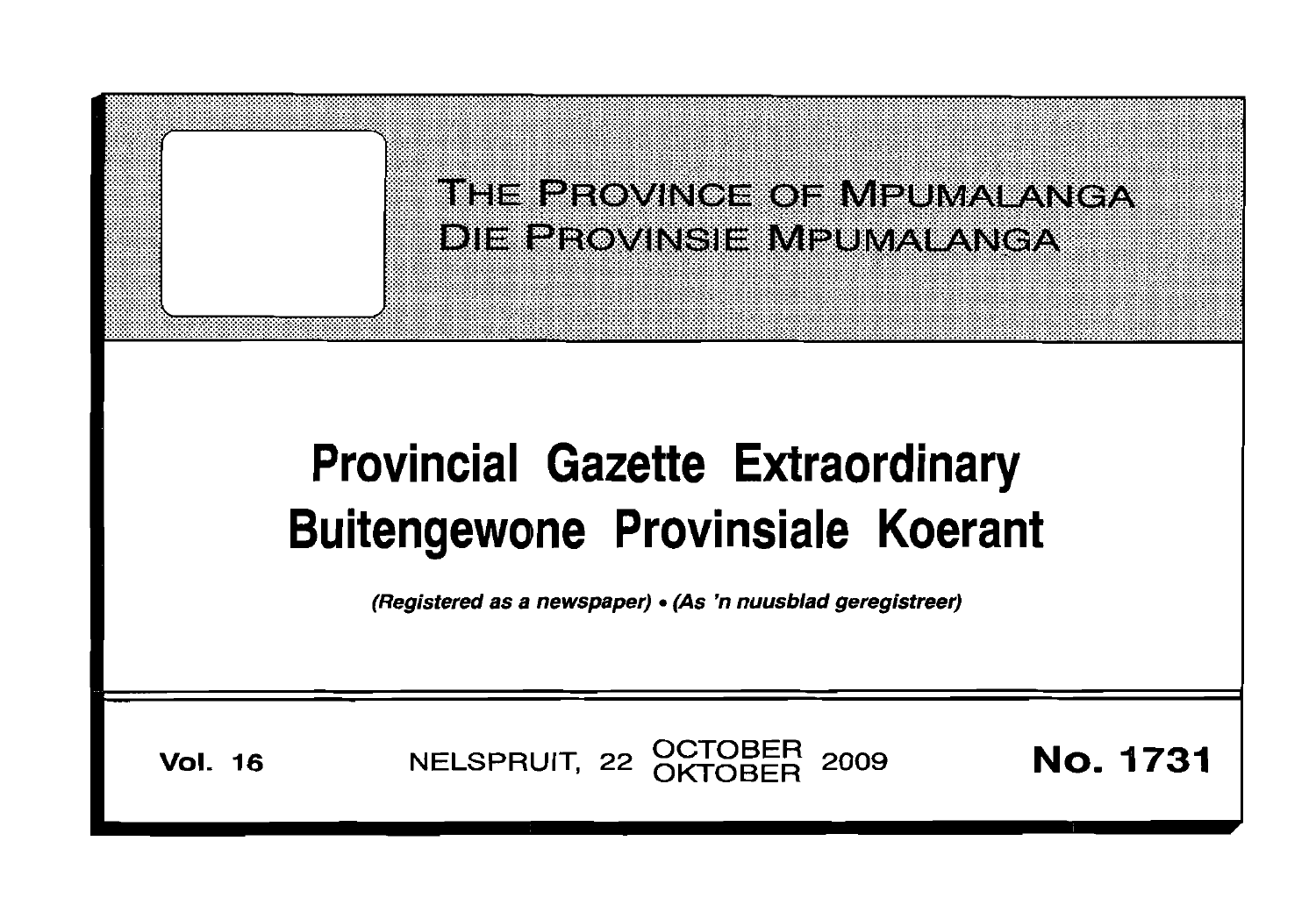#### No.

### **CONTENTS -INHOUD**

| VО. |                                                                                                                   | Page<br>No. | Gazette<br>No. |
|-----|-------------------------------------------------------------------------------------------------------------------|-------------|----------------|
|     | <b>LOCAL AUTHORITY NOTICE</b>                                                                                     |             |                |
| 228 | Local Government: Municipal Property Rates Act (6/2004): Emalahleni Local Municipality: Public notice calling for |             |                |

objections to the supplementary valuation roll and lodging of objections . 3 1731